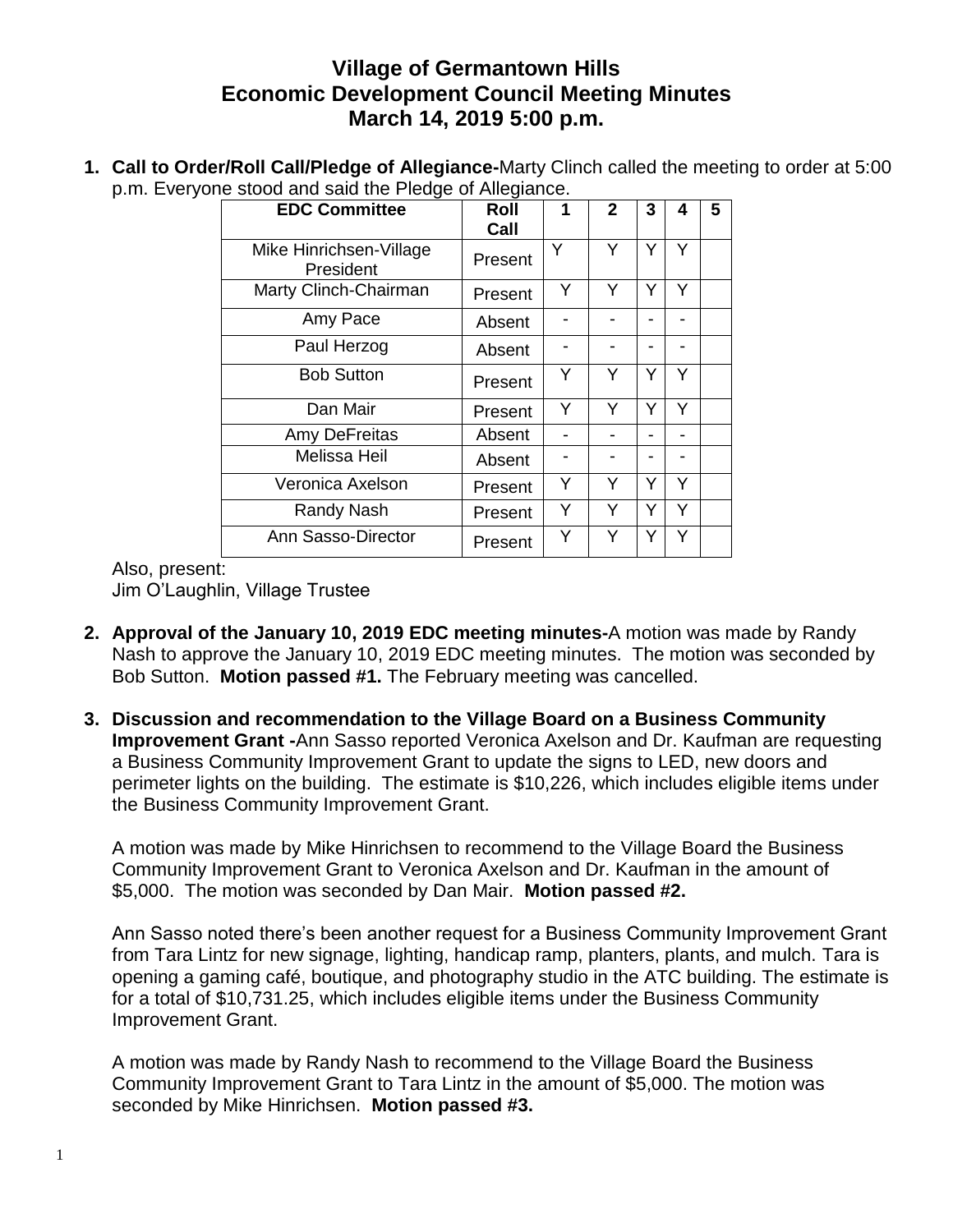**4. EDC Chairman/Director/Village President Reports-** Marty Clinch and Mike Hinrichsen met with representatives from Peoria Heights to discuss their successes. Marty noted he and Ann Sasso are looking into other communities and what others are doing to be successful. We may look at inviting some to attend our meetings to discuss.

Mike Hinrichsen stated he had put a 2018 update on the website and the Village is waiting on the two grants that were submitted to the State. We are supposed to know sometime in March. Mike indicated the Village is looking at developing the old ATM lot as phase 1 and the engineer is working on design ideas for phase 2.

Ann Sasso reported the Michaels Run for Life is scheduled for July 20<sup>th</sup> and they were able to get a great band that should bring in a lot more people to the event.

- **5. Germantown Hills Chamber of Commerce Update-**Veronica Axelson noted the Chamber lunch is on Thursday, March 21<sup>st</sup> at the Monte Cristo Room. The Chamber event is scheduled for May 4th and they are looking to rename the event to the Germantown Hills Chamber Spring Fling with a vendor event, pork chop sale, plant and garage sales. Veronica stated they are exploring other ideas to add to the event.
- **6. School Updates and upcoming events-**Dan Mair reported there was a meeting on the MTCO Park with Core Construction to narrow the scope on the park. He also met with the construction manager and engineering company with a goal set for next fall fund raising and grant opportunities.

Dan Mair noted a question has come up of the possibility of a park district being created or additional park department of some sort to help with the maintenance of the park once it is developed. Ann Sasso stated there is a specific process for the creation of a Park District.

Dan stated there needs to be a clear understanding on the financing and maintenance of the MTCO Park. It will need to be clearly communicated to the community along with the huge economic impact for the area.

Dan reported the State will be coming on April 18<sup>th</sup> to provide bicycle safety training to the students and the school will be doing daily announcements reminding the students of walking and biking safety.

Dan Mair shared some tax rate information with the committee.

- **7. Germantown Hills Library update-**Ann Sasso had sent the library update provided by Joel Shoemaker to the EDC.
- **8. Business round table updates/public comments/Agenda Ideas-**Randy Nash reported the Fire Department had to get a new ambulance due to theirs being totaled in an accident. The Annual Easter Egg Hunt is on April  $13<sup>th</sup>$  at 10:00 a.m.

Ann Sasso asked Bob Sutton if Caterpillar Trail had an emergency operation plan and if they could share it with the Village as we look to make sure the plan is in line with other entities in the area in the event of an emergency.